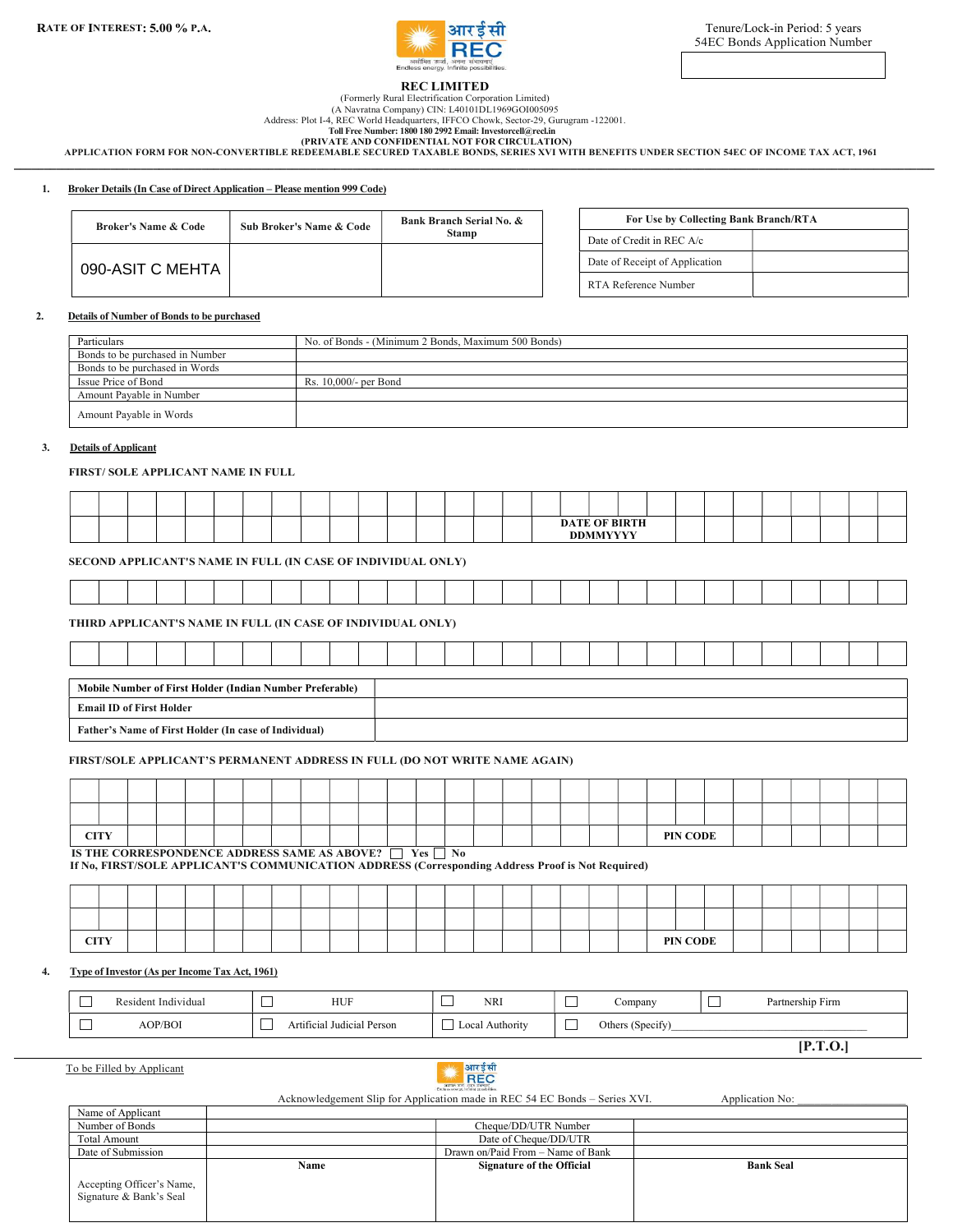## 5. Mode of Application (Refer Instruction Page – Point A-1)

| (REC advises all investors to apply under Demat Mode due to its inherent advantages. If an investor does not have a demat account, it is<br>recommended to open a basic demat account. If an investor cannot open a demat account then they should apply in physical mode.) |         |  |  |         |  |  |            |  |  |  |       |  |
|-----------------------------------------------------------------------------------------------------------------------------------------------------------------------------------------------------------------------------------------------------------------------------|---------|--|--|---------|--|--|------------|--|--|--|-------|--|
| Demat Mode: DPID - Client ID<br>(Recommended by REC)<br>Physical Mode                                                                                                                                                                                                       |         |  |  |         |  |  |            |  |  |  |       |  |
| Bank details of First/Sole Holder for Interest/Redemption Payment (Please enclose cancelled cheque of the account number below)                                                                                                                                             |         |  |  |         |  |  |            |  |  |  |       |  |
| <b>Bank Name</b>                                                                                                                                                                                                                                                            |         |  |  |         |  |  |            |  |  |  |       |  |
| <b>Account Number</b>                                                                                                                                                                                                                                                       |         |  |  |         |  |  |            |  |  |  |       |  |
| <b>IFSC</b>                                                                                                                                                                                                                                                                 |         |  |  |         |  |  |            |  |  |  |       |  |
| <b>MICR</b>                                                                                                                                                                                                                                                                 |         |  |  |         |  |  |            |  |  |  |       |  |
| Account Type                                                                                                                                                                                                                                                                | Savings |  |  | Current |  |  | <b>NRO</b> |  |  |  | CC/OD |  |
| Bank Branch Name                                                                                                                                                                                                                                                            |         |  |  |         |  |  |            |  |  |  |       |  |

## 7. Payment Details (In case Payment is done by RTGS - please send an email of all scanned documents to investorcell@recl.in)

| <b>Cheque / Demand Draft/RTGS</b><br>Drawn on (Name of the Bank and<br><b>Branch</b> ) | <b>Bank A/c Number from which</b><br>investment is made | Cheque / Demand Draft / UTR No. | <b>Dated</b> |
|----------------------------------------------------------------------------------------|---------------------------------------------------------|---------------------------------|--------------|
|                                                                                        |                                                         |                                 |              |

## 8. Nomination Details (Applicable for Individual Only) (Refer Instructions Page – Point A2)

## Individual Investors have to either fill Nomination below or Form ISR-3 i.e. Declaration to opt out of Nomination.

| Name of Nominee           |                                                       |
|---------------------------|-------------------------------------------------------|
| Relationship with Nominee |                                                       |
|                           | Please fill below two points in case Nominee is Minor |
| Name of Guardian          |                                                       |
| Date of Birth of Minor    |                                                       |

## 9. Declaration and Signature

- a) I/We certify that the aggregate investment made/being made by me/us in the 54EC Bonds during the current financial year does not exceed Rs. 50 lakhs and the sources of funds is capital gain on land or building or both being long term capital asset.
- b) I/We have read, understood and agreed to the contents and terms & conditions of the Information Memorandum for Bond Series-XVI, provisions of Section 54EC of the Income Tax Act, 1961 and other related laws.
- c) I/We confirm that the information provided in this form is true & correct and I/We enclose herewith self-attested copies of KYC documents.

#### In case of Individual, Signature should be done by First/Second/Third Holders. In case of Non-Individuals, Authorised Signatories should sign below.

| <b>PARTICULARS</b> |  |  | <b>PAN</b> |  |  |  | <b>OCCUPATION</b> |  | <b>SIGNATURE</b> |  |
|--------------------|--|--|------------|--|--|--|-------------------|--|------------------|--|
| FIRST APPLICANT    |  |  |            |  |  |  |                   |  |                  |  |
| SECOND APPLICANT   |  |  |            |  |  |  |                   |  |                  |  |
| THIRD APPLICANT    |  |  |            |  |  |  |                   |  |                  |  |

#### Acknowledgement Slip Important Note for Investors

1. Investor shall be eligible for Interest and 54EC Benefit under Income Tax Act, 1961 from the date of credit of funds in REC Account. 2. Allotment Schedule

| <b>Payment Received Between</b>        | <b>Allotment Schedule</b>   | <b>Timeline for Credit in Demat/ Physical Bonds</b>                                  |  |  |  |  |
|----------------------------------------|-----------------------------|--------------------------------------------------------------------------------------|--|--|--|--|
| $01st$ to $15th$ of the Month          | By Last date of the Month   | Demat credit within 10 days from Date of Allotment under "Lock-in-Securities", and   |  |  |  |  |
| $16th$ to the last date of the Month   | By $15th$ of the next Month | physical bond certificate shall be dispatched within 45 days from Date of allotment. |  |  |  |  |
| <b>Contact Details</b>                 |                             |                                                                                      |  |  |  |  |
| Name                                   | Email                       | <b>Toll Free Number</b>                                                              |  |  |  |  |
| <b>Kfin Technologies Limited [RTA]</b> | einward.ris@kfintech.com    | 1800 309 4001 (Monday to Saturday – 09:00 AM to 07:00 PM)                            |  |  |  |  |

REC Limited investorcell@recl.in 1800 180 2992 (Monday to Friday – 10:00 AM to 06:00 PM)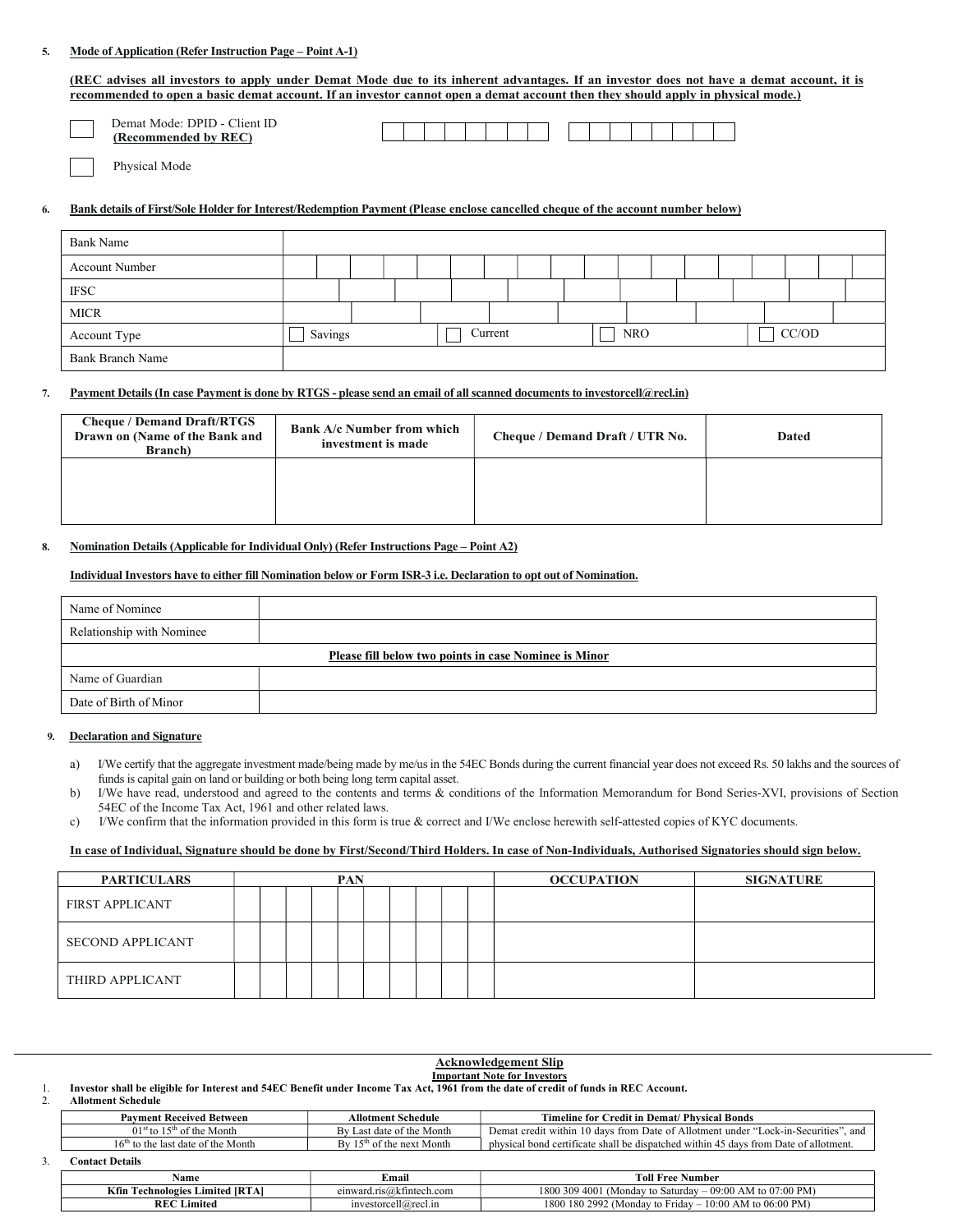## A. REC's Advice to Investor

1) REC advises all the investors to apply in demat mode due to the below mentioned advantages. If an investor does not have a demat account, REC recommends that they may open a demat account, which can be opened very quickly at zero/low cost. Only in cases where an investor cannot open a demat account than they may apply for the Bonds in physical mode.

The advantages of opening a demat account are as follows:

- Faster credit in demat account (10 days after allotment) as compared to physical dispatch of Bond Certificate (45 days after allotment).
- All changes can be done from a single place itself i.e. bank account, nominee, email, mobile no, address etc.
- No chances of loss/theft of Bond Certificate.
- REC Fetches the data for interest/redemption payment from Depository Participant, therefore accuracy increases manifold.

 While applying in demat mode, please double check the details like DP-ID-Client ID, First Holder/Second Holder/Third Holder with Client Master list (CML). Payment will be made in favour of sole/ first holder. In case there is mismatch in the details provided in the application and CML than the investor shall be allotted Bonds in physical mode.

- 2) REC advises all investors to appoint a Nominee in respect of their investments in Physical Mode. If investor does not wish to appoint a nominee, then they are required to fill ISR-3 Form (The same can be obtained from https://recindia.nic.in/uploads/files/Form-ISR-3.pdf).
- 3) REC advises all its investors to keeps a photocopy of the Application Form for their future reference.

### B. Instructions for Filling up the form

- 1) All the details mentioned in the Application Form are required to be filled in mandatorily. Application Forms must be completed in **BLOCK LETTERS IN** ENGLISH.
- 2) Minimum investment is 2 Bonds of Rs. 10000 each amounting to Rs. 20,000 and maximum investment is 500 Bonds of Rs. 10,000 each amounting to Rs. 50 Lakhs in a financial year.
- 3) As a matter of precaution against possible fraudulent encashment of interest/redemption warrants due to loss/ misplacement, applicants are requested to mention the full particulars of their bank account, as specified in the Application Form. In case, where the investor applies for Bonds under physical mode, all the payment warrants will be issued as per the details captured in the Register of Bondholders and any discrepancy arising due to wrong information furnished in the Application Form shall be at the applicant's sole risk.
- 4) In case of application under the Power of Attorney or by Limited Companies or other body corporate, a certified copy of the Power of Attorney or a copy of the approval of the relevant authority, as the case may be should be submitted along with the Application Form.
- 5) In case a partnership firm makes investments, the application is required to be made in the name of the partnership firm and the Application Form can be signed by any partner(s) authorized to do in this behalf and affixing a rubber stamp of the firm.

#### C. Instructions for Submitting the form.

- 1) In case the investor has the necessary net-banking payment limits, then they may apply for bonds online in REC Portal (Recommended by REC) (Link: https://www.recindia.nic.in/54EC)
- 2) In case investor does not have the necessary net-banking payment limits, they may pay through RTGS as well. Investors need to mandatorily mention the UTR Number and attach the payment proof. The documents can be uploaded in REC Portal (Link: https://www.recindia.nic.in/54EC) or it can be submitted to collection branches as per Point 3 below. Investors are also advised to email the documents to investorcell@recl.in. The Bank details of REC for RTGS payments are as follows:

#### Beneficiary Name: REC Limited – 54EC Bonds Account Number: 00030350000584 IFSC: HDFC0000003 MICR: 110240001 Bank: HDFC Bank - K.G. Marg New Delhi

- In case of Payment by Cheque/DD, Investors are required to submit the Application Form duly filled along with either an account payee Cheque or Demand Draft payable in favor of "REC Ltd - 54EC Bonds" along with necessary enclosures and the same needs to be submitted to Collection branches as per Point 4 below.
- 4) Collection Banker Branches: The duly filled form along with RTGS/Cheque/DD details can be submitted at any branches of HDFC Bank, Axis Bank, IDBI Bank, Yes Bank across India or the designated branches of the following collecting banks- Canara Bank, ICICI Bank, IndusInd Bank. The list of the same can be obtained here: https://www.recindia.nic.in/54EC - Collecting Banker/Branches. In case of any issues of banks not accepting applications, please call us on 1800 180 2992 or email at investorcell@recl.in.
- 5) Applicant's name, address, mobile number and application number should be mentioned on the reverse of the Cheque/ Demand Draft. Cash, Money Orders or Postal Orders will NOT be accepted.

## D. General Instructions

- 1) The Bonds are under a lock-in-period of 5 years from the date of allotment. Premature redemption is not permitted under any circumstances. The Bonds are not transferable or marketable. In case of death of the sole/first holder, the Bonds can be transmitted in the name of second/third holder or nominee.
- 2) Interest rate is 5.00% p.a. payable annually on June  $30<sup>th</sup>$  until the date of redemption. The Bonds will automatically redeem after expiry of 5 years without surrender of bond certificate and the interest/redemption proceeds will be automatically credited in the registered bank account of the applicant. The Bonds are rated AAA by CRISIL, CARE, ICRA and India Ratings.
- 3) The date of credit of application money to REC's account shall be the deciding date for allotment of Bonds. Amount credited within  $1<sup>st</sup>$  to  $15<sup>th</sup>$  of the month shall be allotted by the last day of the month, Amount credited within 16<sup>th</sup> to last day of the month shall be allotted by 15<sup>th</sup> of next month. Interest and 54EC benefit shall be available to the investor from the date of credit of funds in REC's account. In case of applications for issue in demat form, Bonds shall be credited within 10 days of allotment. In case of applications for issue of Bonds in physical mode, a Bond Certificate shall be dispatched within 45 days of allotment.
- 4) For allotment done by 31<sup>st</sup> May, the first interest payment shall be 30<sup>th</sup> June of same year. For allotment done post 31<sup>st</sup> May, the first interest payment shall be 30<sup>th</sup> June of next Year. Interest shall be paid from the date of credit in REC Collection Account.
- 5) Pursuant to notification number 359/2002 dated 2<sup>nd</sup> December, 2002, REC has been exempted from deduction of tax at source under section 193 of the Income Tax Act 1961, on the interest payable on REC 54 EC Capital Gain Tax Exemption Bonds.
- 6) For status of allotment please visit https://kosmic.kfintech.com/REC/Rec\_query\_window.aspx or contact our RTA/ REC Investor's Services Cell at the details mentioned in Acknowledgement Slip at Page 2 of this Application Form.
- 7) Application once submitted cannot be withdrawn and subscription amount will not be refunded as per Information Memorandum. REC is entitled, at its sole and absolute discretion, to accept or reject any application, in part or in full, without assigning any reason. The application shall be considered complete only upon receiving duly filled Application Form along with the proof of payment. An Application Form that is not complete in all respect may be rejected by REC.
- 8) The Bond Issue is being made strictly on a private placement basis. It is not and should not be deemed to constitute an offer to the public in general.
- 9) In case of any inconsistency in the provisions of application form and Information Memorandum, the provisions of Information Memorandum shall prevail.